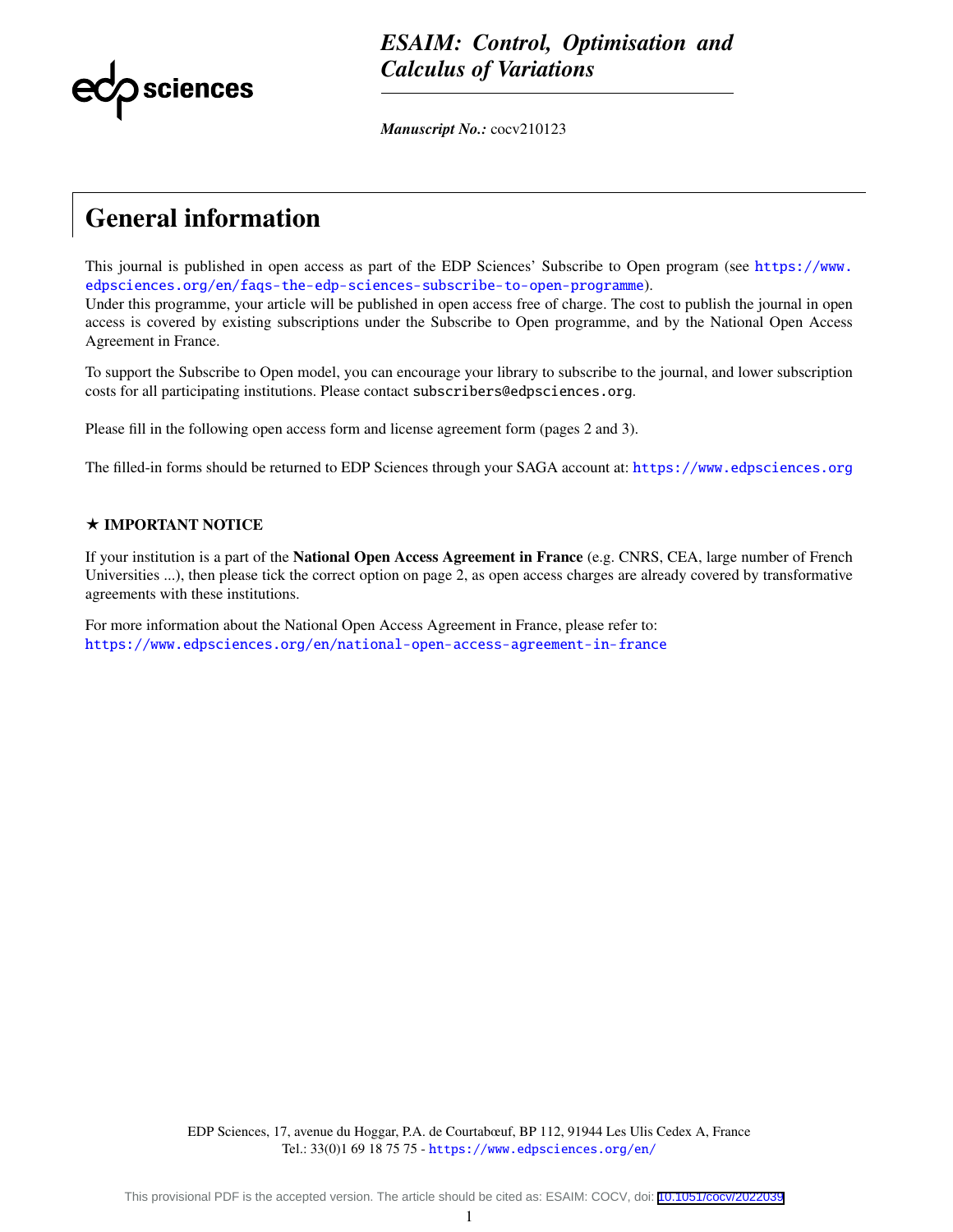

### *ESAIM: Control, Optimisation and Calculus of Variations*

*Manuscript No.:* cocv210123

## Open access

- Your institution is covered by the **national open access agreement in France**. The open access publication of your article is covered by institutions participating in the national open access agreement.
- $\Box$  Your institution is not covered by the **national open access agreement in France**.

Whatever option your article will be published in open access free of charge. *Please fill in the license agreement form (page 3).*